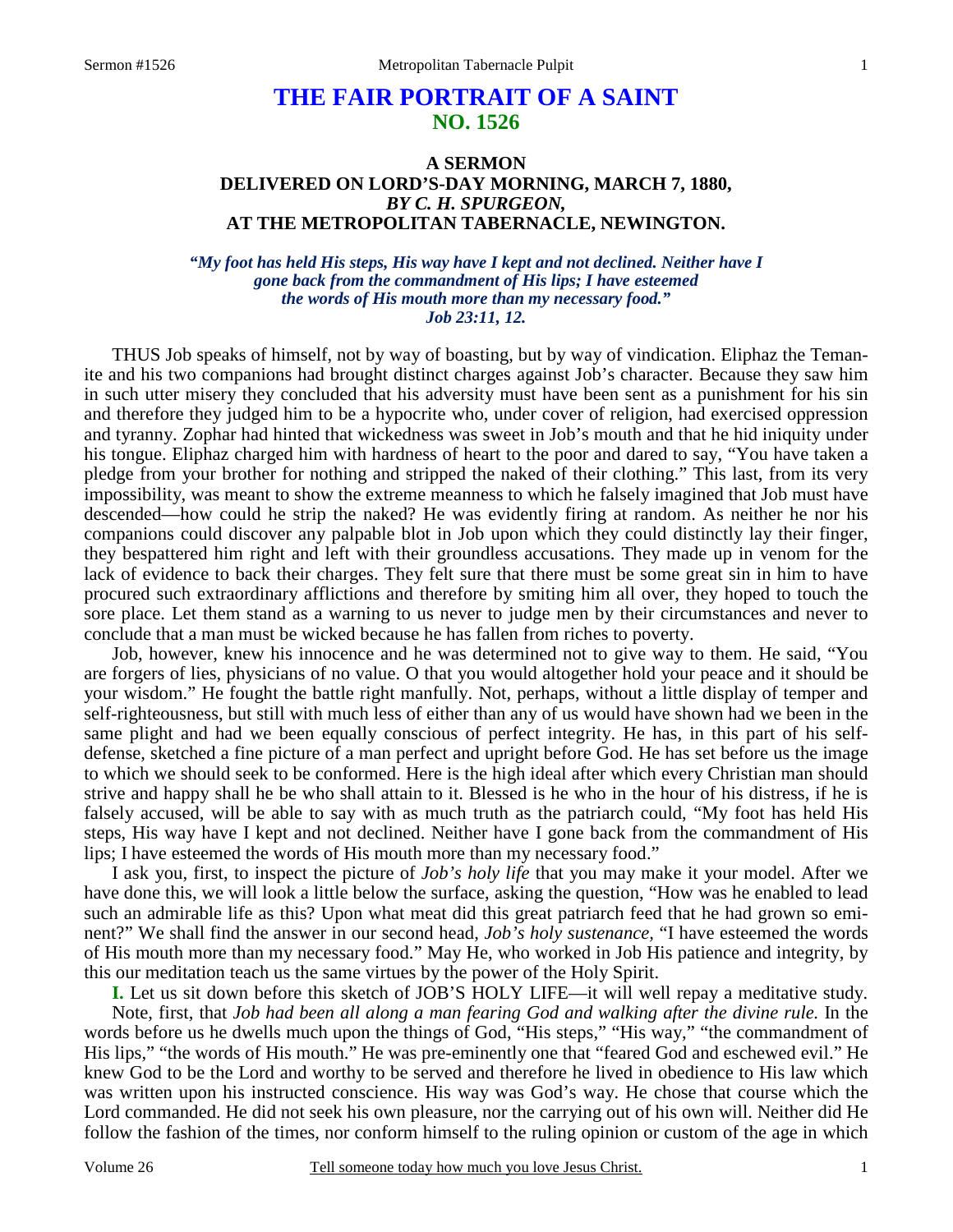he lived—fashion and custom were nothing to him—he knew no rule but the will of the Almighty. Like some tall cliff which breasts the flood, he stood out almost alone, a witness for God in an idolatrous world. He owned the living God and lived "as seeing Him who is invisible." God's will had taken the helm of the vessel and the ship was steered in God's course according to the divine compass of infallible justice and the unerring chart of the divine will. This is a great point to begin with. It is indeed the only sure basis of a noble character. Ask the man who seeks to be the architect of a great and honorable character this question, Where do you place God? Is He second with you? Ah, then, in the judgment of Him whose view comprehends all human relationships, you will lead a very secondary kind of life, for the first and most urgent obligation of your being will be disregarded. But is God first with you? Is this your determination, "As for me and my house, we will serve the Lord"? Do you seek first the kingdom of God and His righteousness? If so, you are laying the foundation for a whole or holy character, for you begin by acknowledging your highest responsibility. In this respect you will find that "the fear of the Lord is the beginning of wisdom." Whether the way is rough or smooth, uphill or down dale, through green pastures or burning deserts, let God's way be your way. Where the fiery cloudy pillar of His providence leads, be sure to follow and where His holy statutes command, there promptly go. Ask the Lord to let you hear His Spirit speak like a voice behind you, saying, "This is the way, walk you in it." As soon as you see from the Scriptures, or from conscience, or from providence, what the will of the Lord is, make haste and delay not to keep His commandments. Set the Lord always before you. Have respect unto His statutes at all times and in all your ways acknowledge Him. No man will be able to look back upon his life with satisfaction unless God has been sitting upon the throne of his heart and ruling all his thoughts, aims, and actions. Unless he can say with David, "My soul has kept Your testimonies and I love them exceedingly," he will find much to weep over and little with which to answer his accusers.

We must follow the Lord's way or our end will be destruction. We must take hold upon Christ's steps or our feet will soon be in slippery places. We must reverence God's words or our own words will be idle and full of vanity, and we must keep God's commands or we shall be destitute of that holiness without which no man shall see the Lord. I set not forth obedience to the law as the way of salvation, but I speak to those who profess to be saved already by faith in Christ Jesus and I remind all of you who are numbered with the company of believers that if you are Christ's disciples you will bring forth the fruits of holiness—if you are God's children you will be like your Father. Godliness breeds God-likeness. The fear of God leads to imitation of God and where this is not so, the root of the matter is lacking. The scriptural rule is, "by their fruits you shall know them," and by this we must examine ourselves.

 Let us now consider Job's first sentence. He says, *"My foot has held His steps."* This expression sets forth great carefulness. He had watched every step of God, that is to say, he had been minute as to particulars, observing each precept which he looked upon as being a footprint which the Lord had made for him to set his foot in, observing also each detail of the great example of His God. For in so far as God is imitable, He is the great example of His people, as He says, "Be you holy, for I am holy"—and again, "Be you perfect, even as your Father which is in heaven is perfect." Job had observed the steps of God's justice that he might be just, the steps of God's mercy that he might be pitiful and compassionate, the steps of God's bounty that he might never be guilty of churlishness or want of liberality, and the steps of God's truth that he might never deceive. He had watched God's steps of forgiveness, that he might forgive his adversaries and God's steps of benevolence, that he might also do good and communicate, according to his ability, to all that were in need. In consequence of this, he became eyes to the blind and feet to the lame. He delivered the poor that cried and the fatherless and him that had none to help. The blessing of him that was ready to perish came upon him and he caused the widow's heart to sing for joy.

 "My foot," he says, "has held His steps." He means that he had labored to be exact in his obedience towards God and in his imitation of the divine character. Beloved, we shall do well if we are, to the minutest point hourly, observant of the precepts and example of God in all things. We must follow not only the right road, but His footprints in that road. We are to be obedient to our heavenly Father not only in some things, but in all things—not in some place, but in all places, abroad and at home, in business and in devotion, in the words of our lips and in the thoughts of our hearts. There is no holy walking without careful watching. Depend upon it, no man was ever good by chance, nor did anyone ever become like the Lord Jesus by a happy accident. "I put gold into the furnace," said Aaron, "and there came out this calf"—but nobody believed him. If the image was like a calf it was because he had shaped it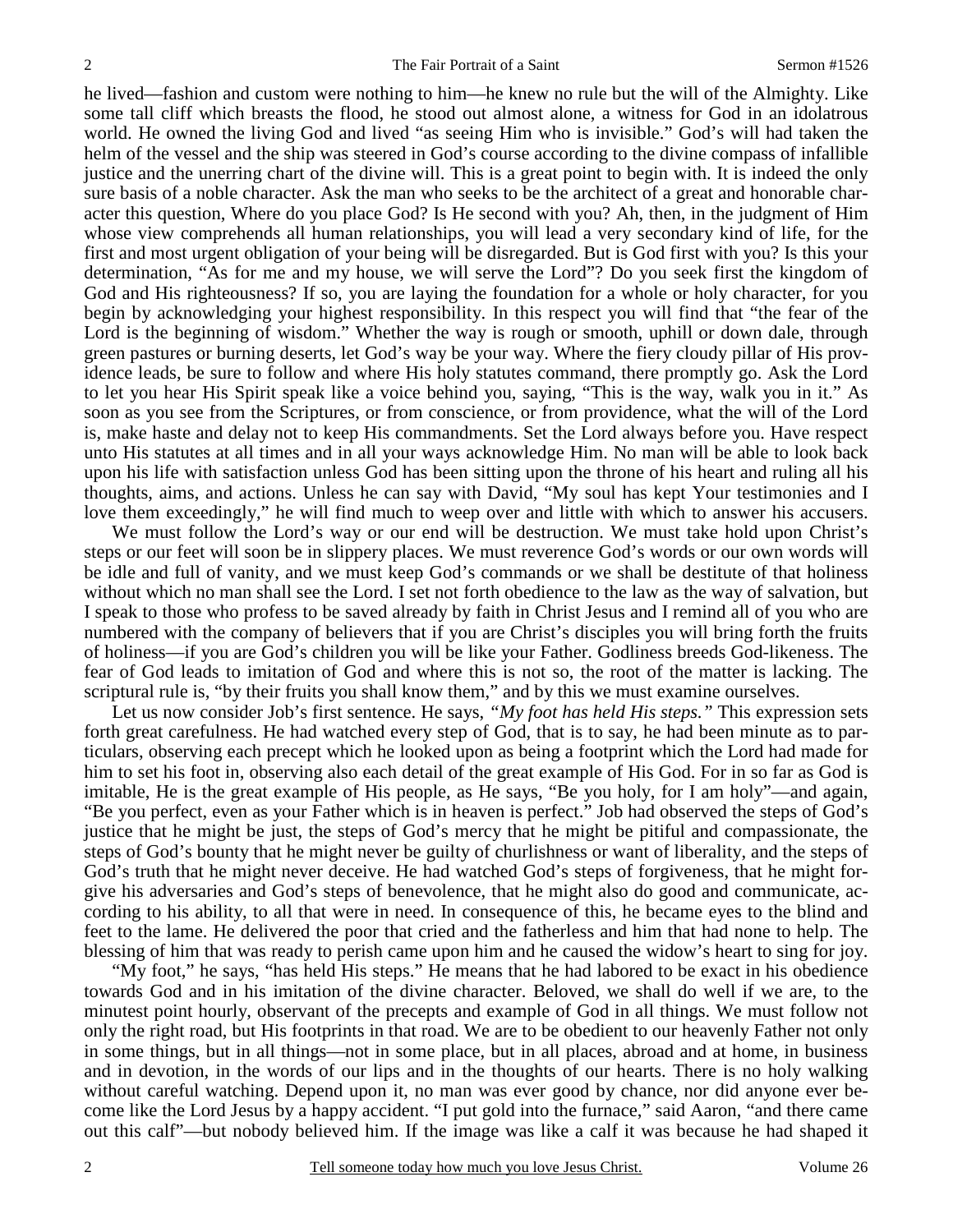with an engraving tool, and if it is not to be believed that metal will of itself take the form of a calf, much less will character assume the likeness of God Himself, as we see it in the Lord Jesus. The pattern is too rich and rare, too elaborate and perfect ever be reproduced by a careless, half-awakened trifler. No, we must give all our heart and mind and soul and strength to this business and watch every step or else our walk will not be close with God, nor pleasing in His sight. O to be able to say, "My foot has held His steps."

 Notice here that the expression has something in it of tenacity. He speaks of taking hold upon God's steps. The idea needs to be lit up by the illustration contained in the original expression. You must go to mountainous regions to understand it. In very rough ways, a person may walk all the better for having no shoes to his feet. I sometimes pitied the women of Mentone coming down the rough places of the mountains barefooted, carrying heavy loads upon their heads, but I ceased to pity them when I observed that most of them had a capital pair of shoes in the basket at the top, and I perceived as I watched them that they could stand where I slipped because their feet took hold upon the rock, almost like another pair of hands. Barefooted they could safely stand and readily climb where feet encased after our fashion would never carry them. Many Orientals have a power of grasp in their feet which we appear to have lost from lack of use. An Arab in taking a determined stand actually seems to grasp the ground with his toes. Roberts tells us in his well-known, "Illustrations," that Easterns, instead of stooping to pick up things from the ground with their fingers, will pick them up with their toes. And he tells of a criminal condemned to be beheaded, who, in order to stand firm when about to die, grasped a shrub with his foot. Job declares that he took hold of God's steps and thus secured a firm footing. He had a hearty grip of holiness, even as David said, "I have stuck unto Your testimonies." That eminent scholar Dr. Good renders the passage, "In His steps will I *rivet* my feet." He would set them as fast in the footprints of truth and righteousness as if they were riveted there, so firm was his grip upon that holy way which his heart had chosen. This is exactly what we need to do with regard to holiness—we must feel about for it with a sensitive conscience, to know where it is, and when we know it we must seize upon it eagerly and hold to it as for our life. The way of holiness is often craggy and Satan tries to make it very slippery, and unless we can take hold of God's steps we shall soon slip with our feet and bring grievous injury upon ourselves and dishonor to His holy name. Beloved, to make up a holy character there must be a tenacious adherence to integrity and piety. You must not be one that can be blown off his feet by the hope of a little gain, or by the threatening breath of an ungodly man—you must stand fast and stand firm, and against all pressure and blandishment you must seize and grasp the precepts of the Lord and abide in them, riveted to them. Standfast is one of the best soldiers in the Prince Immanuel's army and one of the most fit to be trusted with the colors of His regiment. "Having done all, still stand."

 To make a holy character we must take hold of the steps of God in the sense of promptness and speed. Here again I must take you to the East to get the illustration. They say of a man who closely imitates his religious teacher, "His feet have laid hold of his master's steps," meaning that he so closely follows his teacher that he seems to take hold of his heels. This is a blessed thing indeed, when grace enables us to follow our Lord closely. There is His foot and close behind it is ours, and there again He takes another step and we plant our feet where He has planted His. A very beautiful motto is hung up in our infant classroom at the Stockwell Orphanage, *"What would Jesus do?"* Not only may children take it as their guide, but all of us may do the same, whatever our age. "What would Jesus do?" If you desire to know what you ought to do under any circumstances, imagine Jesus to be in that position and then think, "What would Jesus do? for what Jesus would do, that ought I to do." In following Jesus, we are following God, for in Christ Jesus the brightness of the Father's glory is best seen. Our example is our Lord and Master, Jesus the Son of God and therefore this question is but a beam from our guiding star. Ask in all cases, "What would Jesus do?" That unties the knot of all moral difficulty in the most practical way and does it so simply that no great wit or wisdom will be needed. May God's Holy Spirit help us to copy the line which Jesus has written, even as scholars imitate their writing master in each stroke and line and mark and dot. Oh, when we come to die and have to look back upon our lives, it will be a blessed thing to have followed the Lord fully. They are happy who follow the Lamb wherever He goes. Blessed are they in life and death of whom it can be said—as He was, so were they also in this world. Though misunderstood and misrepresented, yet they were honest imitators of their Lord. Such a true-hearted Christian can say, "He knows the way that I take. He tried me and I came forth as gold. My foot has held His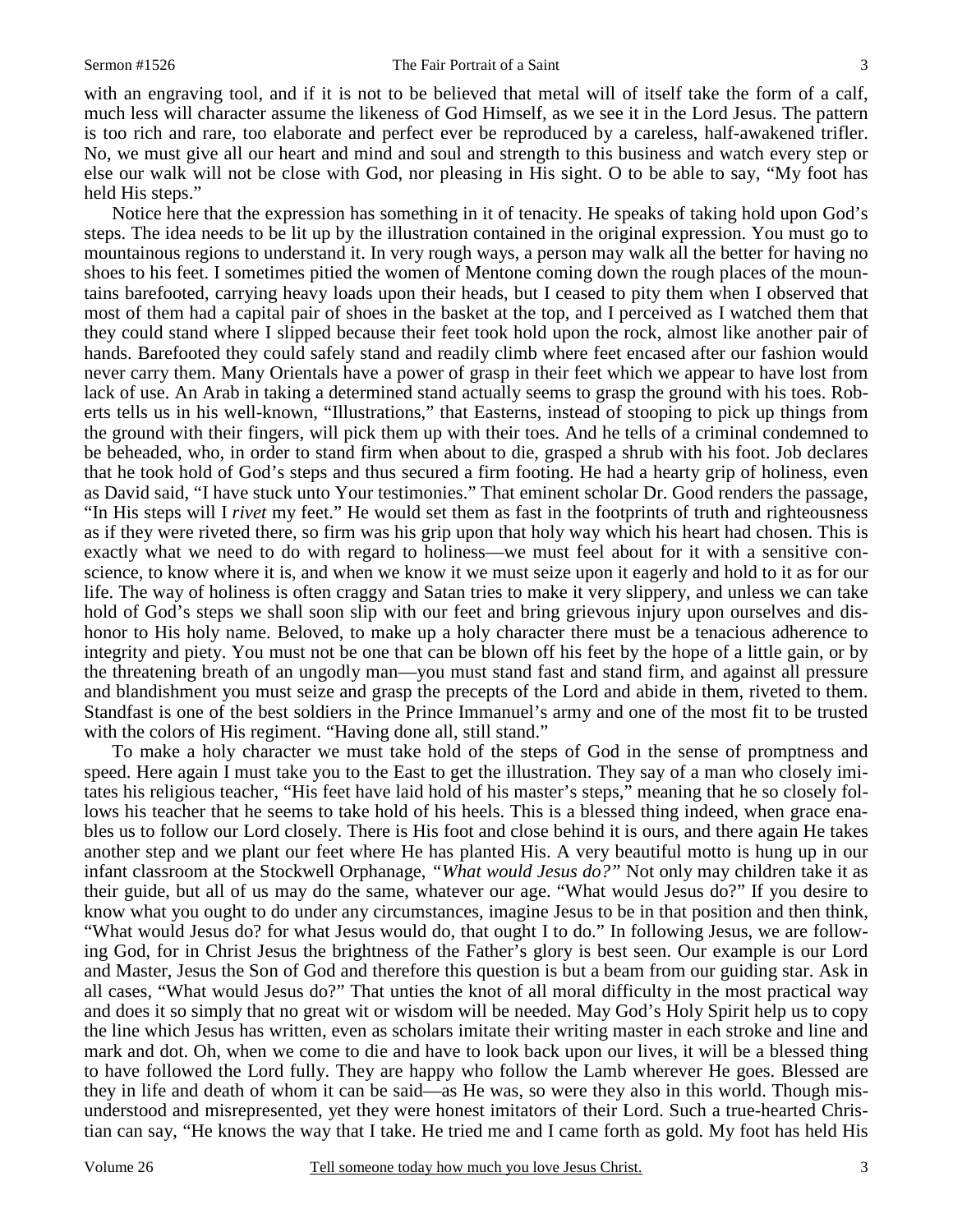steps." Many a sorrow you will avoid if you keep close at your Master's heel. You know what came of Peter's following afar off—try what will come of close walking with Jesus. Abide in Him and let His words abide in you, so shall you be His disciples. You dare not trust in your works and will not think of doing so, yet will you bless God that, being saved by His grace, you were enabled to bring forth the fruits of the Spirit by a close and exact following of the steps of your Lord.

 Three things, then, we get in the first sentence—an exactness of obedience, a tenacity of grip upon that which is good, and a promptness in endeavoring to keep in touch with God and to follow Him in all respects. May these things be in us and abound.

We now pass on to the second sentence. I am afraid you will say, "Spare us, for even unto the first sentence we have not yet attained." Labor after it then, beloved. Forgetting the things that are behind, except to weep over them, press forward to that which is before. May God give you those sensitive grasping feet which we have tried to describe—feet that take hold on the Lord's way—and may you throughout life keep that hold, for "blessed are the undefiled in the way, who walk in the law of the Lord."

 The next sentence runs thus, *"His way have I kept"*—that is to say, Job had adhered to God's way as the rule of his life. When he knew that such-and-such a thing was the mind of God, either by his conscience telling him that it was right or by a divine revelation, then he obeyed the intimation and kept to it. He did not go out of God's way to indulge his own fancies or to follow some supposed leader—to God's way he kept from his youth—even till the time when the Lord Himself said of him, "Have you considered My servant Job, a perfect and an upright man, one that fears God and eschews evil?" The Lord gave him this character to the devil, who could not deny it and did not attempt to do so, but only muttered, "Does Job serve God for nothing? Have You not set a hedge about him and all that he has?" When he uttered our text, Job could have replied to the malicious accuser that even when God had broken down his hedges and laid him waste, he had not sinned nor charged God foolishly. He heeded not his wife's rash counsels to curse God and die, but he still blessed the divine name even though everything was taken from him. What noble words are those, "Naked came I out of my mother's womb and naked shall I return there. The Lord gave and the Lord has taken away; blessed be the name of the Lord." Though bereft of all earthly comfort, he did not forsake the way of holiness, but still kept to his God.

 Keeping to the way signifies not simply adherence, but continuance and progress in it. Job had gone on in the ways of God year after year. He had not grown tired of holiness, nor weary of devotion, neither had he grown sick of what men call straight-laced piety. He had kept the way of God on and on and on, delighting in what Coverdale's version calls God's, "high street"—the highway of holiness. The further he went, the more pleasure he took in it and the more easy he found it to his feet, for God was with him and kept him—and so he kept God's way. "Your way have I kept." He means that notwithstanding the difficulties in the way he persevered in it. It was stormy weather, but Job kept to the old road. The sleet beat in his face, but he kept His way—he had gone that path in fair weather and he was not going to forsake his God now that the storms were out—and so he kept His way. Then the scene changed, the sun was warm and all the air was redolent with perfume and merry with the song of birds, but Job kept His way. If God's providence flooded Job's sky with sunshine, he did not forsake God because of prosperity, as some do, but kept His way—kept His way when it was rough, kept His way when it was smooth. When he met with adversities, he did not turn onto a side road, but traveled the King's highway, where a man is safest, for those who dare to assail him will have to answer for it to a higher power. The high street of holiness is safe because the King's guarantee is given that "no lion shall be there, neither shall any ravenous beast go up thereon." The righteous shall hold on His way and so Job did, come fair, come foul. When there were others in the road with him and when there were none, he kept His way. He would not even turn aside for those three good men, or men who thought themselves good, who sat by the wayside and miserably comforted, that is to say, tormented him. He kept God's way as one whose mind is made up and whose face is set like a flint. There was no turning him, he would fight his way if he could not have it peaceably. I like a man whose mind is set upon being right with God, a selfcontained man by God's grace, who does not want patting on the back and encouraging and who, on the other hand, does not care if he is frowned at, but has counted the cost and abides by it. Give me a man who has a backbone—a brave fellow who has grit in him. It is well for a professor when God has put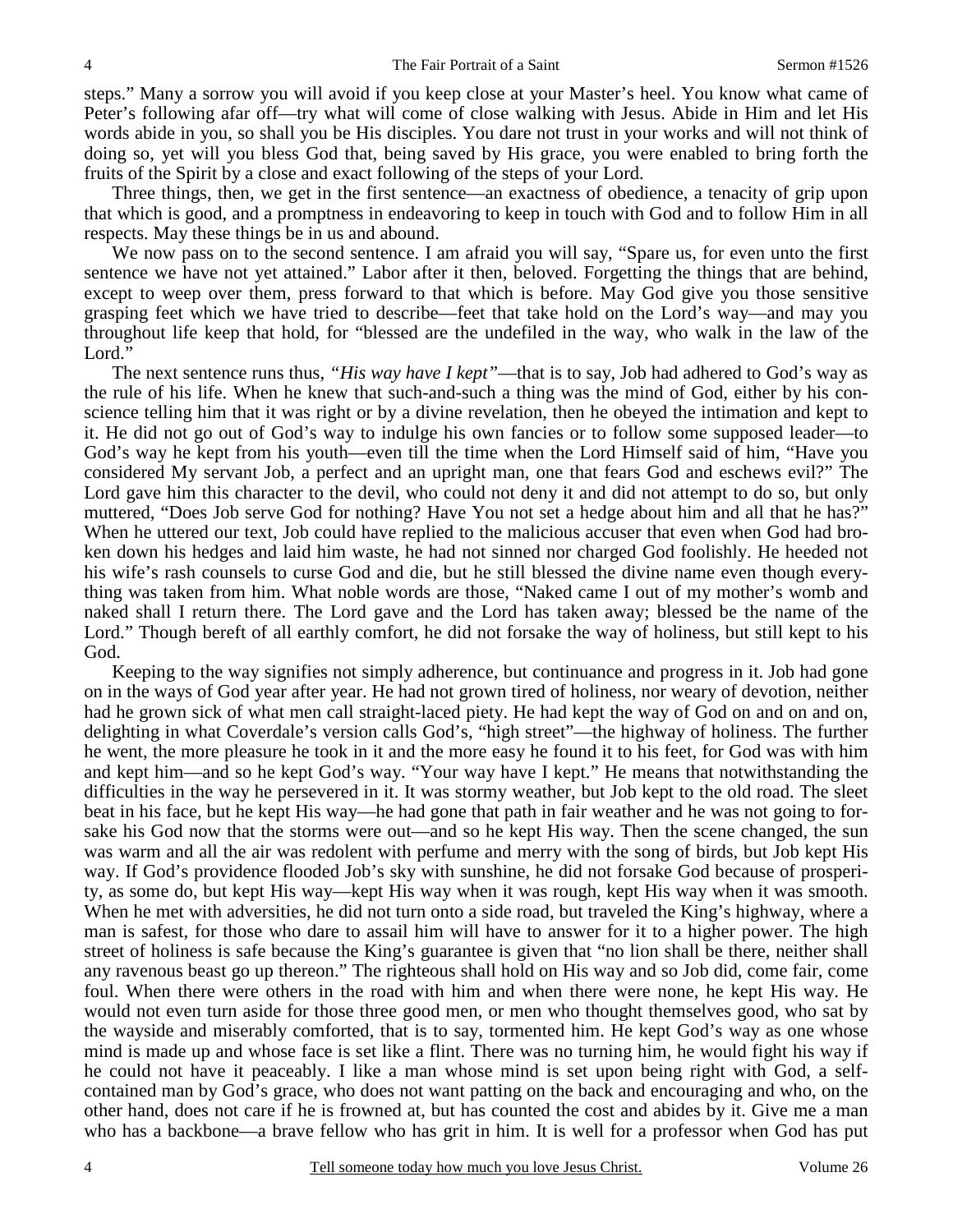some soul into him and made a man of him, for if a Christian man is not a man as well as a Christian, he will not long remain a Christian man. Job was firm—a well-made character that did not shrink in the wetting. He believed his God. He knew God's way and he kept to it under all circumstances from his first start in life even until that day when he sat on a dunghill and transformed it into a throne whereon he reigned as among all mere men, the peerless prince of patience. You have heard of the patience of Job, and of this as one part of it, that he kept the way of the Lord.

 Now, dear brethren, on this second clause let me utter this word of self-examination. Have we kept God's way? Have we got into it and do we mean to keep it? Some are soon hot and soon cold. Some set out for the New Jerusalem like Pliable, very eagerly, but the first Slough of Despond they tumble into shakes their resolution and they crawl out on the homeward side and go back to the world. There will be no comfort in such temporary religion, but dreadful misery when we come to consider it on a dying bed. Changeful Pliables will find it hard to die. O to be constant even to the end, so as to say, "My foot has held His steps, His way have I kept." God grant us grace to do it by His Spirit abiding in us.

 The third clause is, *"And not declined,"* by which I understand that he had not declined *from* the way of holiness, nor declined in the way. First, he had not declined from it. He had not turned to the right hand nor to the left. Some turn away from God's way to the right hand by doing more than God's Word has bidden them do—such as invent religious ceremonies and vows and bonds and become superstitious—falling under the bondage of priestcraft and being led into will-worship and things that are not scriptural. This is as truly wandering as going out of the road to the left would be. Ah, dear friends, keep to the simplicity of the Bible. This is an age in which Holy Scripture is very little accounted of. If a church chooses to invent a ceremony, men fall into it and practice it as if it were God's ordinance. Yes and if neither church nor law recognize the performance, yet if certain self-willed priests choose to burn candles and to wear all sorts of bedizenments and bow and cringe and march in procession, there are plenty of simpletons who will go whichever way their clergyman chooses, even if he should lead them into downright heathenism. "Follow my leader" is the game of the day, but, "Follow my God," is the motto of a true Christian. Job had not turned to the right.

 Nor had he turned to the left. He had not been lax in observing God's commandments. He had shunned omission as well as commission. This is a very heart-searching matter, for how many there are whose greatest sins lie in omission. And remember, sins of omission—though they sit very light on many consciences and though the bulk of professors do not even think them sins—are the very sins for which men will be condemned at the last. How do I prove that? What said the great Judge? "I was hungry and you gave Me no meat. I was thirsty and you gave Me no drink; sick and in prison and you visited Me not." It was what they did not do that cursed them, more than what they did do. So look well to it and pray God that you may not decline from the way of His precepts, from Jesus who, Himself is the one and only Way.

 Furthermore, I take it Job means that he had not even declined in that way. He did not begin with running hard and then get out of breath and sit by the wayside and say, "Rest and be thankful," but he kept up the pace and did not decline. If he was warm and zealous once, he remained warm and zealous. If he was indefatigable in service, he did not gradually tone down into a sluggard, but he could say, "I have not declined." Whereas we ought to make advances towards heaven, there are many who are, after twenty years of profession, no more forward than they were, but perhaps in a worse state. Oh, beware of a decline. We were accustomed to use that term years ago to signify the commencement of a consumption, or perhaps the effects of it, and indeed a decline in the soul often leads on to a deadly consumption. In a spiritual consumption the very life of religion seems to ebb out little by little. The man does not die by a wound that stabs his reputation, but by a secret weakness within him which eats at the vitals of godliness and leaves the outward surface fair. God save us from declining. I am sure, dear friends, we cannot many of us afford to decline much, for we are none too earnest, none too much alive now, but this is one of the great faults of churches—so many of the members are in a decline that the church becomes a hospital instead of a barracks. Many professors are not what they were at first—they were very promising young men, but they are not performing old men. We are pleased to see the flowers on our fruit trees, but they disappoint us unless they knit into fruit and we are not satisfied even then unless the fruit ripens to a mellow sweetness. We do not make orchards for the sake of blossoms, we want apples. So is it with the garden of grace. Our Lord comes seeking fruit and instead thereof He often finds nothing but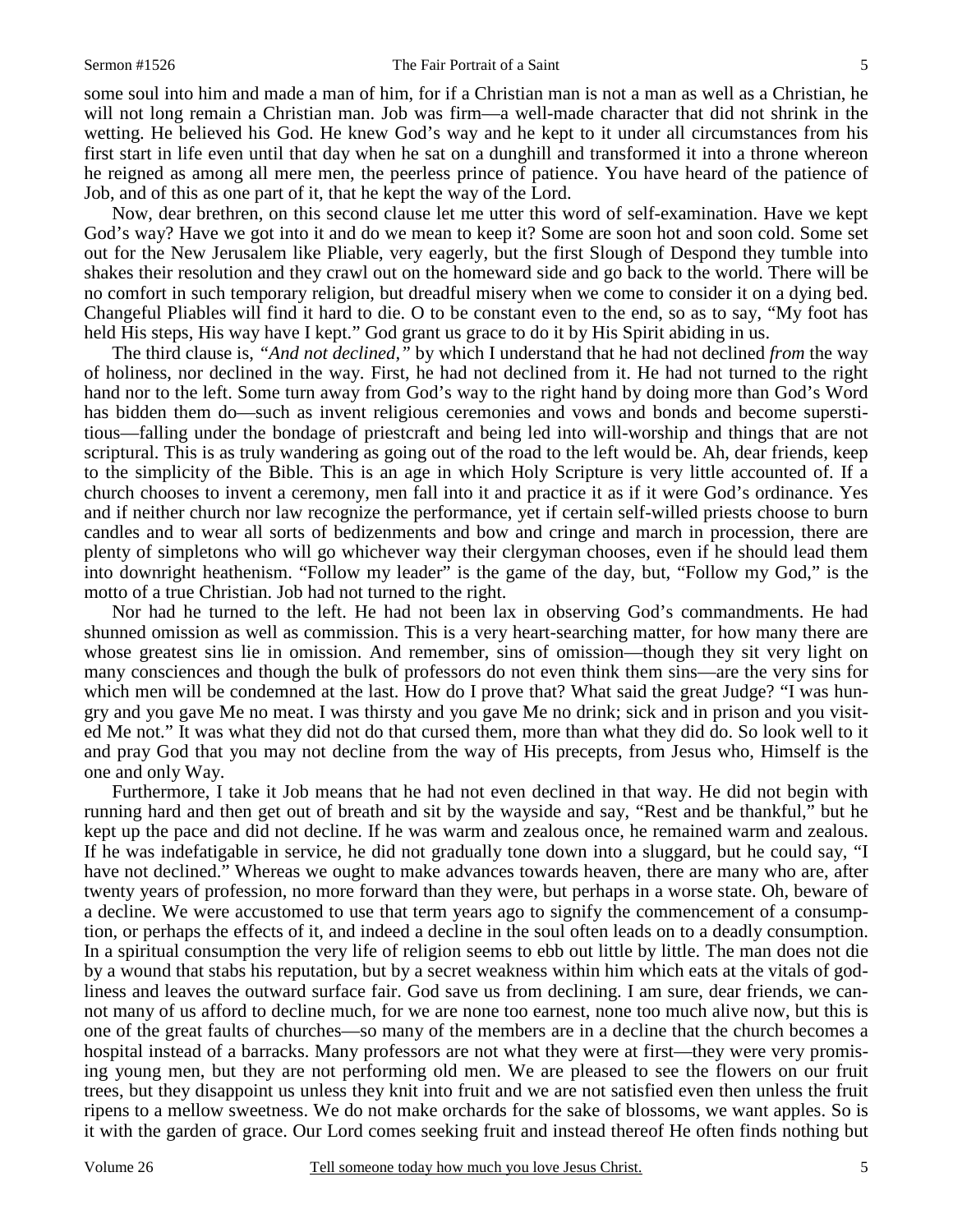leaves. May God grant to us that we may not decline from the highest standard we have ever reached. "I would," said the Lord of the church of Laodicea, "that you were either cold or hot." Oh, you lukewarm ones, take that warning to heart. Remember, Jesus cannot endure you—He will spit you out of His mouth—you make Him sick to think of you. If you were downright cold He would understand you. If you were hot He would delight in you, but being neither cold nor hot He is sick at the thought of you. He cannot endure you and indeed when we think of what the Lord has done for us, it is enough to make us sick to think that anyone should drag on in a cold, inanimate manner in His service, who loved us and gave Himself for us.

 Some decline because they become poor—they even stay from worship on that account. I hope none of you say, "I do not like to come to the Tabernacle because I have not fit clothes to come in." As I have often said, any clothes are fit for a man to come here in if he has paid for them. Let each come by all manner of means in such garments as he has and he shall be welcome. But I know some very poor professors who, in the extremity of their anxiety and trouble, instead of flying to God, fly from Him. This is very sad. The poorer you are, the more you need the rich consolations of divine grace. Do not let this temptation overcome you, but if you are as poor as Job, be as resolved as he to keep to the Lord's way and not decline. Others fly from their religion because they grow rich. They say that three generations never will come on wheels to a dissenting place of worship and it has proven to be sadly true in many instances, though I have no cause to complain of you as yet. Some persons, when they rise in the world, turn up their noses at their poor friends. If any of you do so, you will be worthy of pity, if not of contempt. If you forsake the ways of God for the fashion of the world you will be poor gainers by your wealth. The Lord keep you from such a decline. Many decline because they conform to the fashion of the world and the way of the world is not the way of God. Does not James say, "Know you not that the friendship of the world is enmity with God? Whosoever therefore will be a friend of the world is the enemy of God"? Others wander because they get into ill company, among witty people or clever people, or hospitable people who are not gracious people. Such society is dangerous. People whom we esteem, but whom God does not esteem, are a great snare. It is very perilous to love those who love not God. He shall not be my bosom friend who is not God's friend, for I shall probably do him but little service and he will do me much harm. May the grace of God prevent your growing cold from any of these causes and may you be able to say, "I have not declined."

 One more sentence remains, *"Neither have I gone back from the commandment of His lips"*—that is to say, as Job had not slackened his pace, so much less had he turned back. May none of you ever go back. This is the most cutting grief of a pastor that certain persons come in among us and even come to the front, who after a while turn back and walk no more with us. We know, as John says, "They went out from us, but they were not of us; for if they had been of us, they would no doubt have continued with us; but they went out, that they might be made manifest that they were not all of us." Yet what anguish it causes when we see apostates among us and know their doom. Take heed, brethren, lest there be in any of you an evil heart of unbelief in departing from the living God. Let Lot's wife be a warning. Season your souls with a fragment of salt from that pillar and it may keep you from corruption.

 Remember that you can turn back, not only from all the commandments and so become an utter apostate, but there is such a thing as backing at single commandments. You know the precept to be right, but you cannot face it—you look at it, and look at it, and look at it, and then go back, back, back from it, refusing to obey. Job had never done so. If it was God's command, he went forward to perform it. It may be that it seems impossible to go forward in the path of duty, but if you have faith, you are to go on whatever the difficulty may be. The slave was right who said, "Massa, if God say, 'Sam, jump through the wall,' it is Sam's business to jump and God's work to make me go through the wall." Leap at it, dear friends, even if it seem to be a wall of granite. God will clear the road. By faith the Israelites went through the Red Sea as on dry land. It is ours to do what God bids us, as He bids us, when He bids us and no hurt can come of it. Strength equal to our day shall be given, only let us cry, "Forward!" and push on.

 Here just one other word. Let us take heed to ourselves that we do not go back, for going back is dangerous. We have no armor for our back, no promise of protection in retreat. Going back is ignoble and base. To have had a grand idea and then to turn back from it like a whipped cur is disgraceful. Shame on the man who dares not be a Christian. Even sinners and ungodly men point at the man who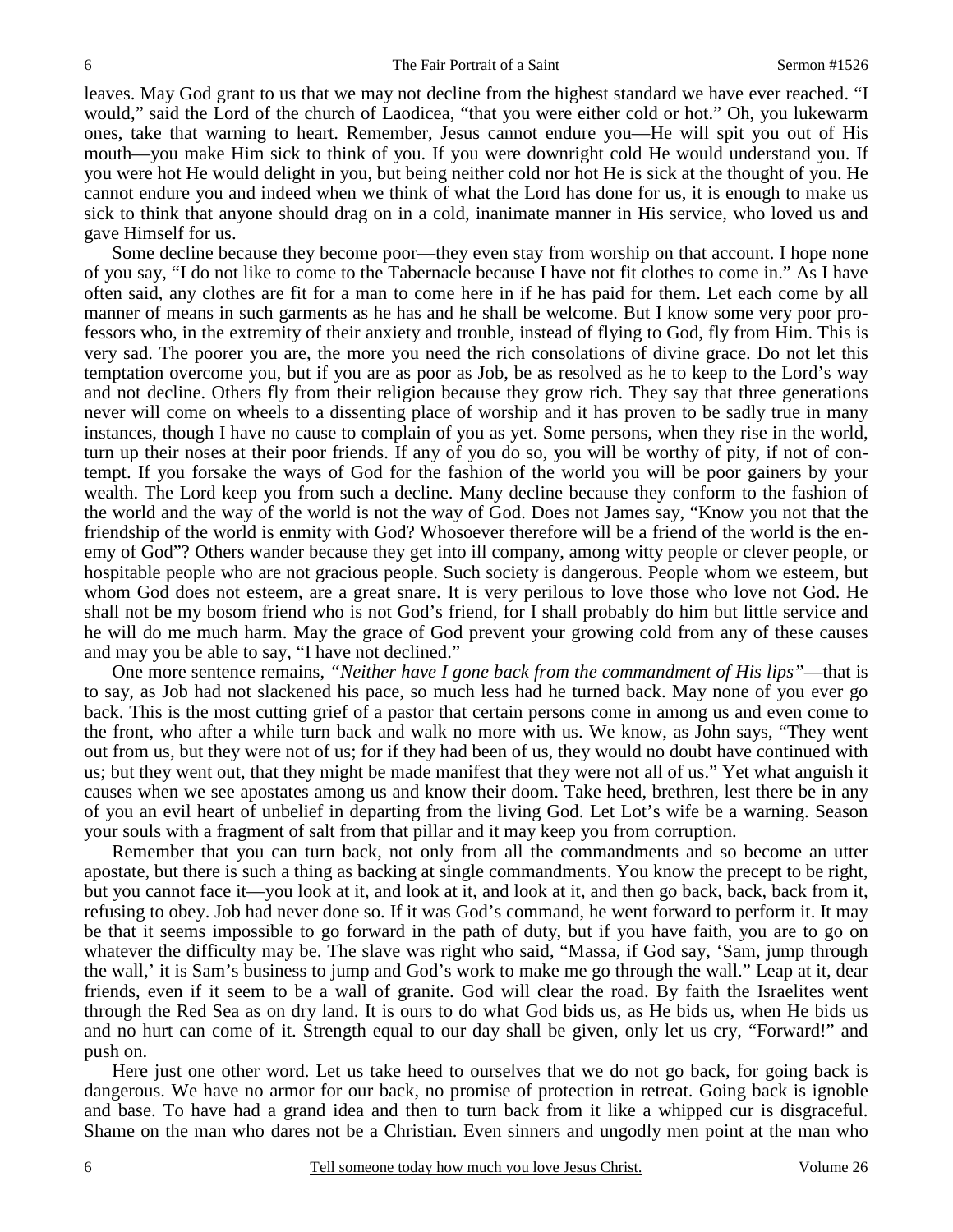put his hand to the plow and looked back and was not worthy of the kingdom. Indeed, it is fatal. For the Lord has said, "If any man draw back, My soul shall have no pleasure in him." Forward! Forward! though death and hell obstruct the way, for backward is defeat, destruction, despair. O God, grant us of Your grace that when we come to the end of life we may say with joy, "I have not gone back from Your commandment." The covenant promises persevering grace and it shall be yours—only look you well that you trifle not with this grace.

 There is the picture which Job has sketched. Hang it up on the wall of your memory and God help you to paint after this old master, whose skill is unrivalled.

**II.** Secondly, let us take a peep behind the wall to see how Job came by this character. Here we note Job's HOLY SUSTENANCE, "I have esteemed the words of His mouth more than my necessary food."

 First, then, *God spoke to Job*. Did God ever speak to you? I do not suppose Job had a single page of inspired writing. Probably he had not even seen the first books of Moses. He may have done so, but probably he had not. God spoke to him. Did He ever speak to you? No man will ever serve God aright unless God has spoken to him. You have the Bible and God speaks in that book and through it—but mind you, do not rest in the printed letter without discerning its spirit. You must try to hear God's voice in the printed letter. "God has, in these last days, spoken unto us by His Son" but oh, pray that this divine Son may speak by the Holy Spirit right into your heart. Anything which keeps you from personal contact with Jesus robs you of the best blessing. The Romanist says he uses a crucifix to help him to remember Christ and then his prayers often stop at the crucifix and do not get to Christ—and in the like manner you can make an idol of your Bible by using the mere words as a substitute for God's voice to you. The book is to help you to remember God, but if you stick in the mere letter and get not to God at all, you misuse the sacred Word. When the Spirit of God speaks a text right into the soul, when God Himself takes the promise or the precept and sends it with living energy into the heart—this is that which makes a man have a reverence for the Word—he feels its awful majesty, its divine supremacy, and while he trembles at it he rejoices and goes forward to obey because God has spoken to him. Dear friends, when God speaks, be sure that you have open ears to hear, for oftentimes He speaks and men regard Him not. In a vision of the night, when deep sleep falls upon men, God has spoken to His prophets, but now He speaks by His Word, applying it to the heart with power by His Spirit. If God speaks but little to us, it is because we are dull of hearing. Renewed hearts are never long without a whisper from the Lord. He is not a dumb God, nor is He so far away that we cannot hear Him. They that keep His ways and hold His steps, as Job did, shall hear many of His words to their soul's delight and profit. God's having spoken to Job was the secret of his consistently holy life.

 Then note that *what God had spoken to him, he treasured up*. He says in the Hebrew that he had hid God's Word more than ever he had hidden his necessary food. They had to hide grain away in those days to guard it from wandering Arabs. Job had been more careful to store up God's Word than to store up his wheat and his barley, more anxious to preserve the memory of what God had spoken than to garner his harvests. Do you treasure up what God has spoken? Do you study the Word? Do you read it? Oh, how little do we search it compared with what we ought to do. Do you meditate on it? Do you suck out its secret sweets? Do you store up its essence as bees gather the life-blood of flowers and hoard up their honey for winter food? Bible study is the metal that makes a Christian. This is the strong meat on which holy men are nourished. This is that which makes the bone and sinew of men who keep God's way in defiance of every adversary. God spoke to Job and Job treasured up His words.

 We learn from our version of the text that *Job lived on God's Word*—he reckoned it to be better to him than his necessary food. He ate it. This is an art which some do not understand—eating the Word of the Lord. Some look at the surface of the Scriptures. Some pull the Scriptures to pieces without mercy. Some cut the heavenly bread into pieces and show their cleverness. Some pick it over for plums, like children with a cake. But blessed is he that makes it his meat and drink. He takes the Word of God to be what is, namely, a word from the mouth of the Eternal and he says, "God is speaking to me in this and I will satisfy my soul upon it. I do not need anything better than this, anything truer than this, anything safer than this, but having got this, it shall abide in me, in my heart, in the very bowels of my life. It shall be interwoven with the warp and woof of my being."

 But the text adds that he esteemed it more than his *necessary* food. Not more than dainties only, for those are superfluities, but more than his necessary food and you know that a man's necessary food is a